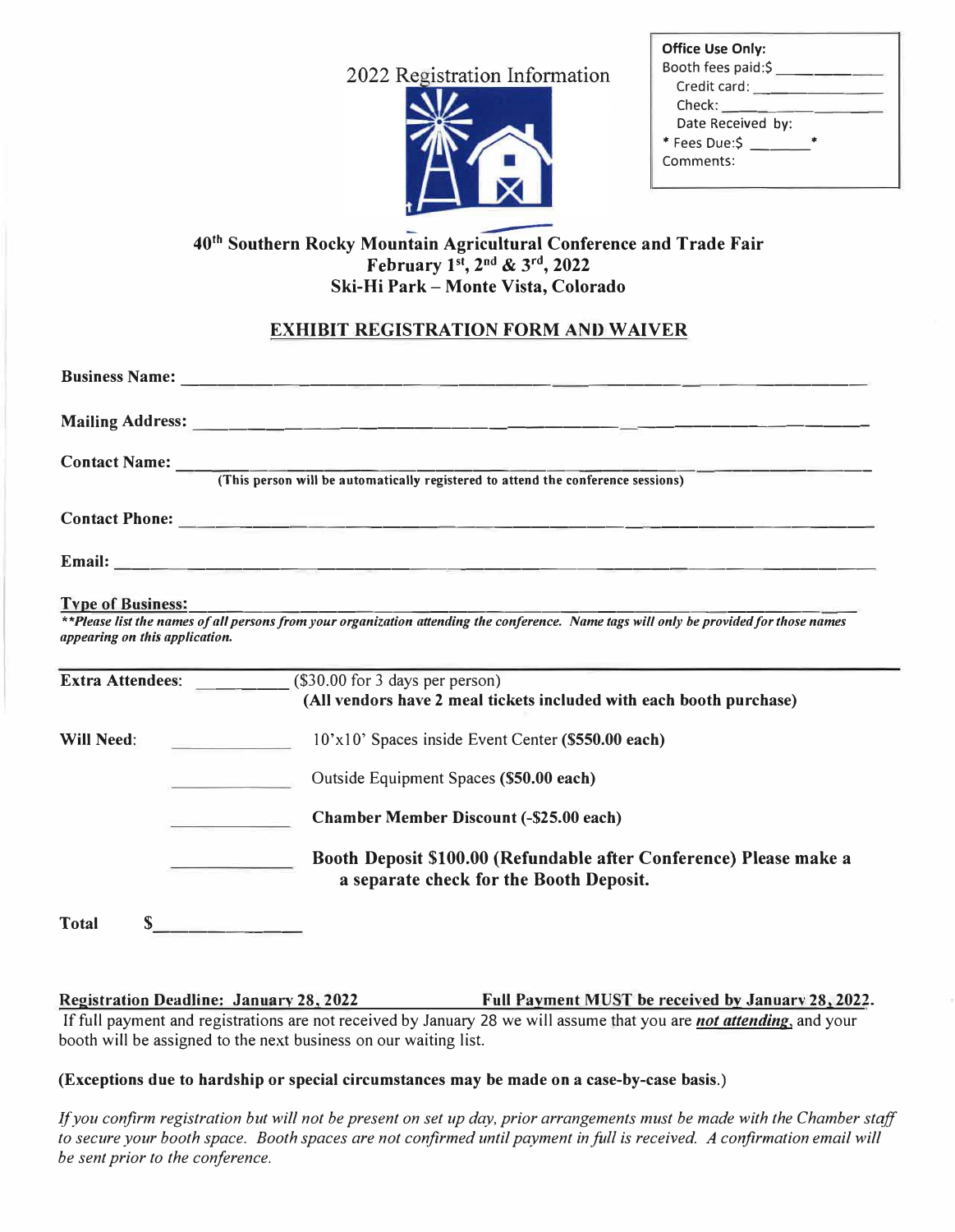# 2022 Ag Registration

## **Special Requirements:**

\*\* (Please list any special requirements for your booth so we can try to accommodate your request.)

#### **Booth Package Includes:**

- 1. Power, table, chairs, and internet access. Vendors must supply their own cords for power.
- 2. Coffee, water, cola beverages, and meal tickets (breakfast, snacks, & lunch) for TWO participants per booth for the three days.
- 3. For each extra vendor colleague, there will be a \$30.00 charge per person to cover the cost of their meal tickets for the three-day event.

\*\*If you are not attending all three days of the conference and trade show, please let us know what days you will be attending. You will still be charged the full registration fee.

**Refund Policy:** In the event of cancellation, refunds will be issued *only* if the Monte Vista Chamber of Commerce is able to fill the booth space.

 $000000$  Please Initial  $000000$ 

## Monte Vista Chamber of Commerce Office: (719)-852-2731

chamber@montevistachamber.org

**Mail Payment to: Monte Vista Chamber of Commerce** 947 1<sup>st</sup> Ave, Monte Vista, CO 81144

To Pay by Credit Card, please call the office at (719)-852-2731

\*Credit card applicants will still need to mail Registration Forms\*

Thank you for your participation!

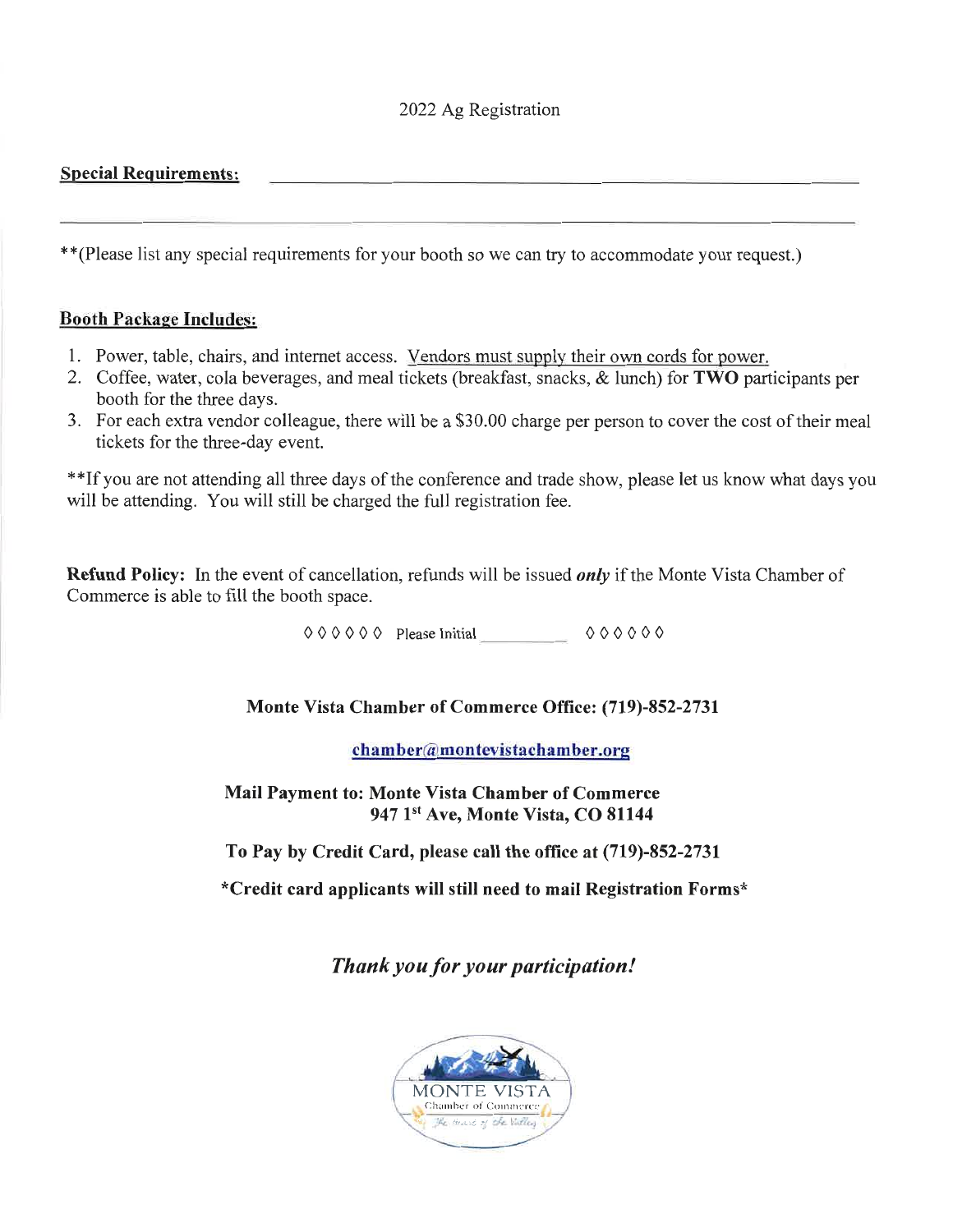## 2022 Ag Registration **RELEASE AND WAIVER OF LIABILITY** AND ASSUMPTION OF RISK AGREEMENT (To Be Returned with Registration Form)

FOR GOOD AND VALUABLE CONSIDERATION, including permission to participate in the 2022 Southern Rocky Mountain Agricultural Conference and Trade Fair and related activities, I, for myself, my successor, heirs, assigns, executors, and administrators:

- 1. Agree that prior to participation I will inspect the facilities, equipment, and areas to be used, and if I believe any of them to be unsafe, I will immediately advise persons supervising the event, activity, facilities, or areas.
- 2. Acknowledge that I fully understand that my participation may involve risk or serious injury or death, including economic losses which my result not only from my own actions, inactions, or negligence, but also from the actions, inactions, or negligence of others, the condition of the facilities, equipment, or areas where the event or activity is being conducted, the rules of conduct, or this type of event or activity.
- 3. Assume any and all risks of personal injuries to myself, including medical or hospital bills, permanent or partial disability, death, and damage to my property, caused by or arising from my participation in the event or activity.
- 4. Covenant not to sue or present any claim for personal injury, property damage, or wrongful death against the Monte Vista Chamber of Commerce or the City of Monte Vista, their officers, employees, or agents, and agents attributable to my participation in the event or activity.
- 5. Release, waive, discharge and relinguish the Monte Vista Chamber of Commerce and the City of Monte Vista, their officers, employees, and agents from any liability, loss, damage, claim, demand, or cause of action against them arising from or attributable to my participation in the event or activity, whether same shall arise by their negligence or otherwise.
- 6. Agree that photographs, pictures, slides, movies, or videos of me may be taken in connection with my participation in this event or activity without compensation from the Monte Vista Chamber of Commerce or the City of Monte Vista, and consent to the use of any media containing my image or activities for any legal purpose.
- 7. Warrant that I am in good health and have no physical condition that would prevent me from participating in this event or activity.
- 8. Acknowledge that the Monte Vista Chamber of Commerce and the City of Monte Vista are not joint sponsors, joint ventures, partners, or otherwise jointly engaged in the above-named event or activity; Once executed, this document relieves the Monte Vista Chamber of Commerce and the City of Monte Vista and other agents of this event and activity from liability for the personal injury, wrongful death, and property damage caused by negligence. I have read this document and I understand that I have given up substantial rights by signing it and have signed voluntarily.
- 9. The SRMA Conference and Trade Show has the right to adjust in accordance with the CDC federal and state guidelines and mandates pertaining to COVID.

Signature

**Printed Name** 

Date

Name of Organization Represented: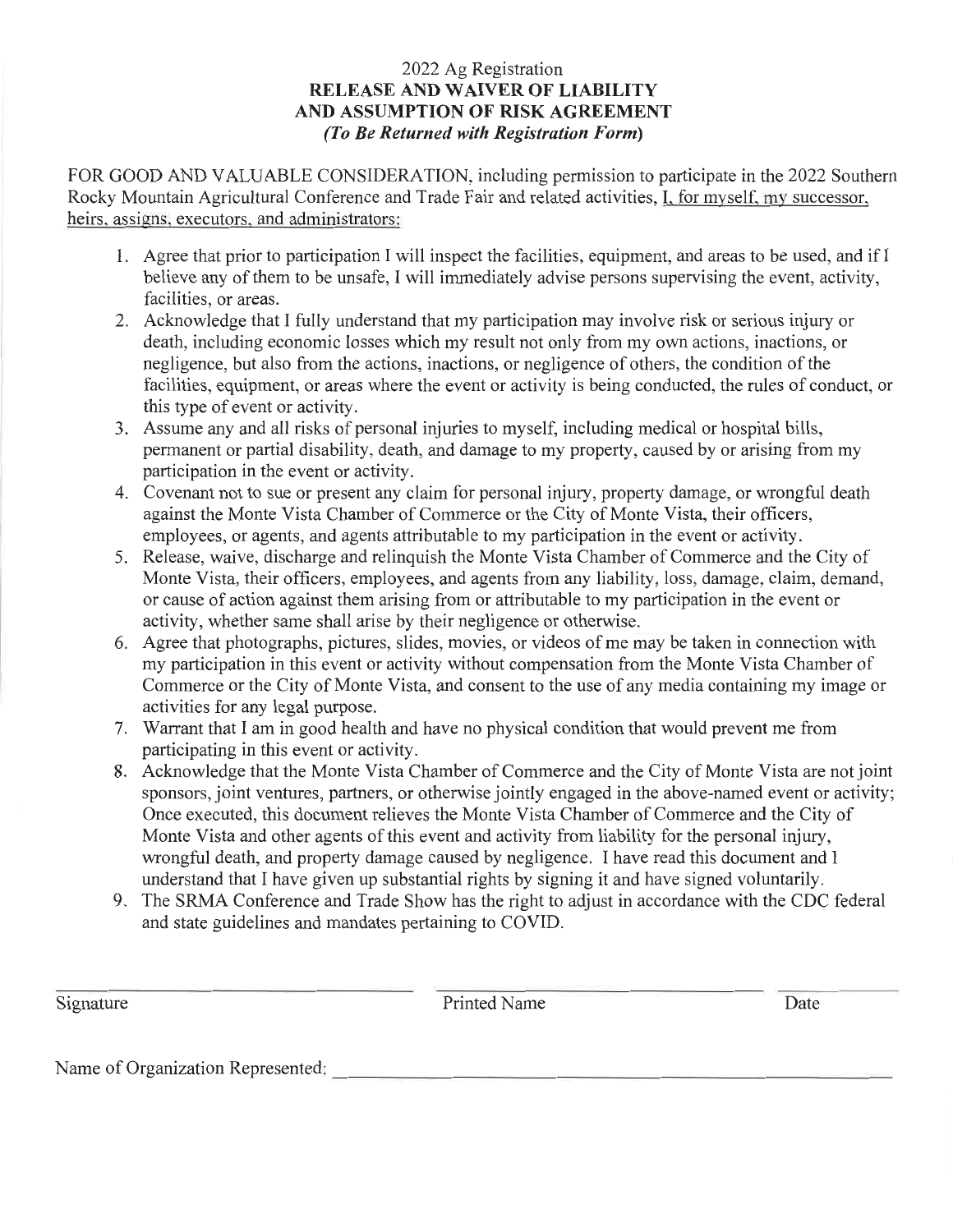# REFER A FRIEND-GET MONEY BACK!

The Southern Rocky Mountain Ag Conference will give you \$250 back from your entry fee when you refer another vendor (and books) to attend the conference!

Vendors must check in at the conference for referral contact to receive the \$250 refund, by giving a committee member this form! **Checks will be mailed to the** referral contact/address listed below.

| Contact Person(s): Note that the contract of the contract of the contract of the contract of the contract of the contract of the contract of the contract of the contract of the contract of the contract of the contract of t |  |
|--------------------------------------------------------------------------------------------------------------------------------------------------------------------------------------------------------------------------------|--|
| <u>Email:____________________________</u>                                                                                                                                                                                      |  |
|                                                                                                                                                                                                                                |  |
|                                                                                                                                                                                                                                |  |
| Referral contact:                                                                                                                                                                                                              |  |
|                                                                                                                                                                                                                                |  |
| SRMAG MONTEVISTA, CO 719-480-9684                                                                                                                                                                                              |  |

**CHAMBER@MONTEVISTACHAMBER.ORG**